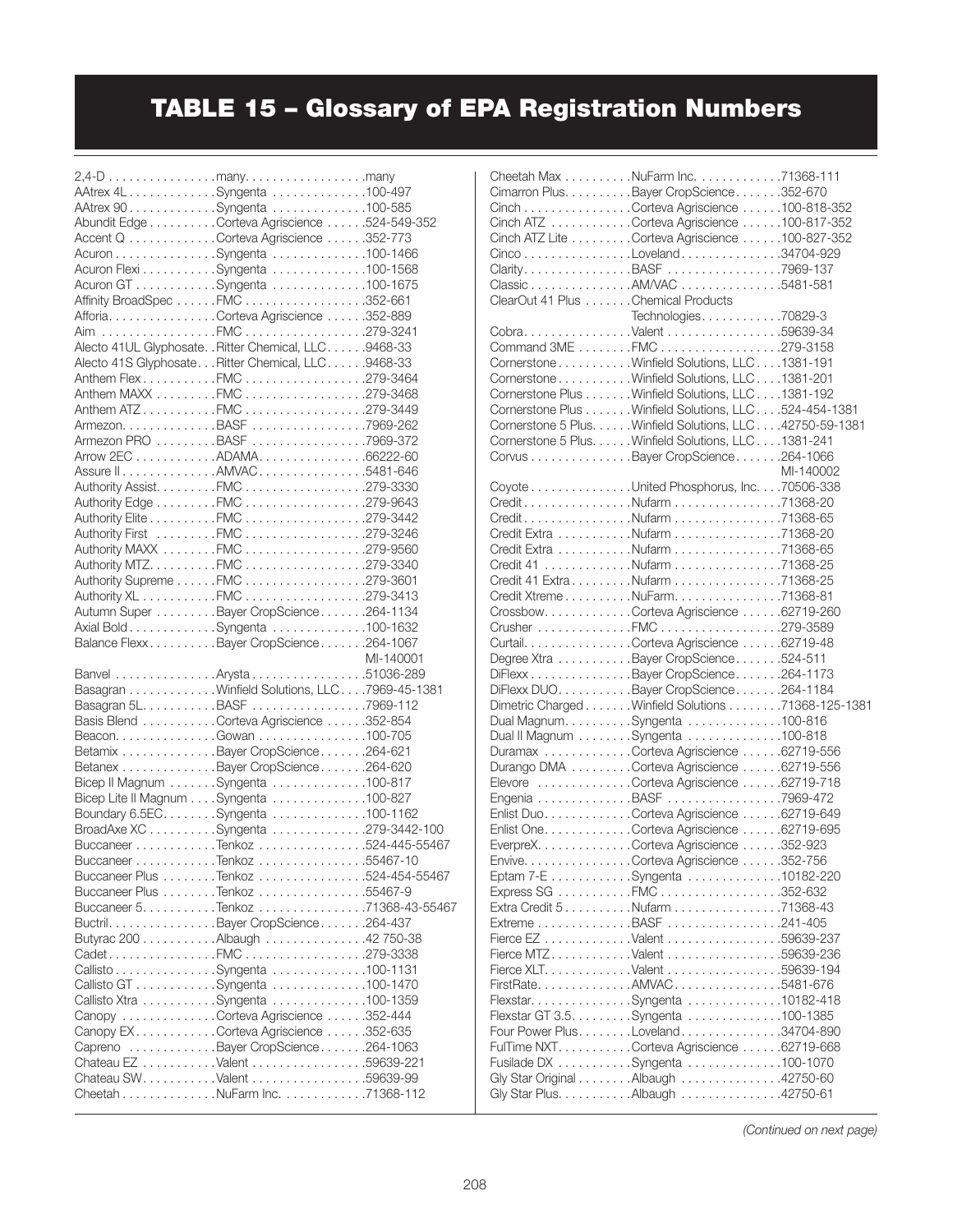## TABLE 15 – Glossary of EPA Registration Numbers *(continued)*

|                | Gly-4 Universal Crop Protection 42750-60-72693                                       |  |
|----------------|--------------------------------------------------------------------------------------|--|
|                | Gly-4 Plus. Universal Crop Protection 42780-61-72693                                 |  |
|                | Glyfine Plus Aceto 2749-537                                                          |  |
|                | Glyfine 5 Plus Aceto 2749-552                                                        |  |
|                | Glyphogan ADAMA. 66222-105                                                           |  |
|                | Glyphogan Plus ADAMA. 66222-176                                                      |  |
|                | Glyphosate 4 Alligare, LLC 81927-34                                                  |  |
|                |                                                                                      |  |
|                | Glyphosate 4 Plus Alligare, LLC 81927-9                                              |  |
|                | Glyphosate Plus Quali-Pro. 66222-176<br>Glyphosate 41 Plus Cropsmart. 42750-61-72693 |  |
|                |                                                                                      |  |
|                | Glyphosate 41 Plus Cropsmart. 74530-4-72693                                          |  |
|                | Glyphosate 41% Plus Consus Chemicals 86828-1                                         |  |
|                | Gly Star Gold Albaugh 42750-61                                                       |  |
|                | GlySupreme Plus MEY Corporation 80967-1                                              |  |
|                | Gramoxone SL 2.0. Syngenta 100-1431                                                  |  |
|                | Gramoxone SL 3.0. Syngenta 100-1652                                                  |  |
|                | GrazonNext HL. Corteva Agriscience 62719-628                                         |  |
|                | Halex GT Syngenta 100-1282                                                           |  |
|                | Harmony Extra SG FMC 352-714                                                         |  |
|                | Harmony SG FMC 352-633                                                               |  |
|                | Harness Bayer CropScience 524-473                                                    |  |
|                | Harness MAX. Bayer CropScience 524-636                                               |  |
|                | Harness Xtra 5.6L. Bayer CropScience 524-485                                         |  |
|                | Helosate Plus Advanced. . Helm Agro U.S., Inc. 74530-4                               |  |
|                | Honcho 4LBayer CropScience524-445                                                    |  |
|                | Honcho Plus 4L Bayer CropScience 524-454                                             |  |
|                | Hornet AMVAC 5481-678                                                                |  |
|                | Hoss Ultra Helena 42750-61-5905                                                      |  |
|                | Huskie Bayer CropScience 264-1023                                                    |  |
|                | Impact AMVAC 5481-524                                                                |  |
|                | Impact Core AMVAC 5481-648                                                           |  |
|                | ImpactZAMVAC5481-612                                                                 |  |
|                | Interline. United Phosphorus, Inc. 70506-310                                         |  |
|                | Katagon Helm 71512-44-74530                                                          |  |
|                | Kerb 50-W Corteva Agriscience 707-159                                                |  |
|                | Keystone NXT Corteva Agriscience 62719-671                                           |  |
|                | Keystone LA NXTCorteva Agriscience 62719-670                                         |  |
|                | Kyber Corteva Agriscience 59639-236                                                  |  |
|                | Laudis Bayer CropScience 264-860                                                     |  |
|                | Lexar EZ. Syngenta 100-1414                                                          |  |
|                | Liberty BASF 264-829                                                                 |  |
|                | Linex NovaSource 61842-21                                                            |  |
|                | Lorox DF NovaSource 61842-23                                                         |  |
|                | Lumax EZ. Syngenta 100-1442                                                          |  |
|                | Mad Dog Loveland 34704-889                                                           |  |
|                | Mad Dog Plus Loveland 34704-890                                                      |  |
|                | Makaze Loveland. 34704-890                                                           |  |
|                | Makaze Yield Pro Loveland 34704-1033                                                 |  |
|                | Marvel FMC 279-3455                                                                  |  |
|                | MCPA Amine many. many                                                                |  |
|                | Metribuzin many. many                                                                |  |
|                | MEYCHEM MEY Corporation 80967-1                                                      |  |
| 41% Glyphosate |                                                                                      |  |
|                | Milestone Corteva Agriscience 62719-519                                              |  |
|                | Mirage UAP 524-445-34704                                                             |  |
|                | Mirage Plus 4L UAP/Platte 524-454-34704                                              |  |
|                | Moccasin 8EC United Phosphorus, Inc. 70506-323                                       |  |
|                | Moccasin II Plus United Phosphorus, Inc. 70506-333                                   |  |
|                | Moccasin MTZ United Phosphorus, Inc. 70506-335                                       |  |
|                | Motif 4SCUnited Phosphorus, Inc70506-331                                             |  |
|                |                                                                                      |  |
|                |                                                                                      |  |

|              | Nortron SC. Bayer CropScience 264-613              |  |
|--------------|----------------------------------------------------|--|
|              | Noventa BASF 7969-448                              |  |
|              | OpTill BASF 7969-280                               |  |
|              | Option Bayer CropScience 264-685                   |  |
|              | Osprey Bayer CropScience 264-802                   |  |
|              |                                                    |  |
|              | Osprey Xtra Bayer CropScience 264-1195             |  |
|              | Outlook BASF 7969-156                              |  |
|              | PanoflexFMC352-876                                 |  |
|              | Parallel ADAMA. 66222-87                           |  |
|              | Parallel PCS ADAMA. 66222-86                       |  |
|              | Parazone AMVAC 5481-685                            |  |
|              | PeakGowan100-763                                   |  |
|              | PerfectMatch Corteva Agriscience 62719-685         |  |
|              | Permit. Gowan 81880-2-10163                        |  |
|              | Perpetuo Valent 59639-242                          |  |
|              | Poast BASF 7969-58                                 |  |
|              |                                                    |  |
|              | Poast Plus BASF 7969-88                            |  |
|              | Prefix Syngenta 100-1268                           |  |
|              | Princep 4L Syngenta 100-526                        |  |
|              | Princep Caliber 90 Syngenta 100-603                |  |
|              | Progress. Bayer CropScience 264-815                |  |
|              | Prowl 3.3ECBASF241-337                             |  |
|              | Prowl H2O BASF 241-418                             |  |
|              | Pursuit BASF 241-310                               |  |
|              | Pursuit Plus EC BASF 241-331                       |  |
|              | Python AMVAC 5481-677                              |  |
|              | Quartz Sipcam Agro USA60063-66                     |  |
|              |                                                    |  |
|              | Quelex Corteva Agriscience 62719-661               |  |
|              | Raptor BASF 241-379                                |  |
|              | Rascal Winfield Solutions, LLC. 1381-191           |  |
|              | Rascal Plus Winfield Solutions, LLC. 1381-192      |  |
|              | Rascal Plus Winfield Solutions, LLC. 71368-65-1381 |  |
| Herbicide EX |                                                    |  |
|              | Rattler Helena 524-445-5905                        |  |
|              | Rattler Plus 4L Helena 524-454-5905                |  |
|              | Realm Q Corteva Agriscience 352-837                |  |
|              | ReflexSyngenta 10182-83                            |  |
|              |                                                    |  |
|              | Reglone Syngenta 10182-353                         |  |
|              | Rely BASF 264-652                                  |  |
|              | ResicoreCorteva Agriscience 62719-693              |  |
|              | Resolve Q. Corteva Agriscience 352-759             |  |
|              | Resource Valent 59639-82                           |  |
|              | Restraint. Summit Agro. 71512-46-88783             |  |
|              | RevitonHelm71512-37-74530                          |  |
|              | Revulin Q Corteva Agriscience 352-900              |  |
|              | Ro-Neet 6-EHelm10182-178                           |  |
|              | Roundup PowerMAX Bayer CropScience 524-539         |  |
|              | Roundup PowerMAX 3. Bayer CropScience 524-659      |  |
|              | Roundup WeatherMax Bayer CropScience 524-537       |  |
|              | Sandea. Gowan 10163-254                            |  |
|              | Select 2EC Valent 59639-3                          |  |
|              |                                                    |  |
|              | Select MaxValent 59639-132                         |  |
|              | Sequence. Syngenta 100-1185                        |  |
|              | Sharpen BASF 7969-278                              |  |
|              | Shieldex Summit Agro71512-29-88783                 |  |
|              | ShowdownHelena 71368-25-5905                       |  |
|              | Shutdown. United Phosphorus, Inc. 70506-326        |  |
|              | SinateAMVAC5481-637                                |  |
|              | Sinbar. NovaSource 352-317                         |  |
|              | Sonalan HFP Gowan 62719-188                        |  |
|              |                                                    |  |

*(Continued on next page)*